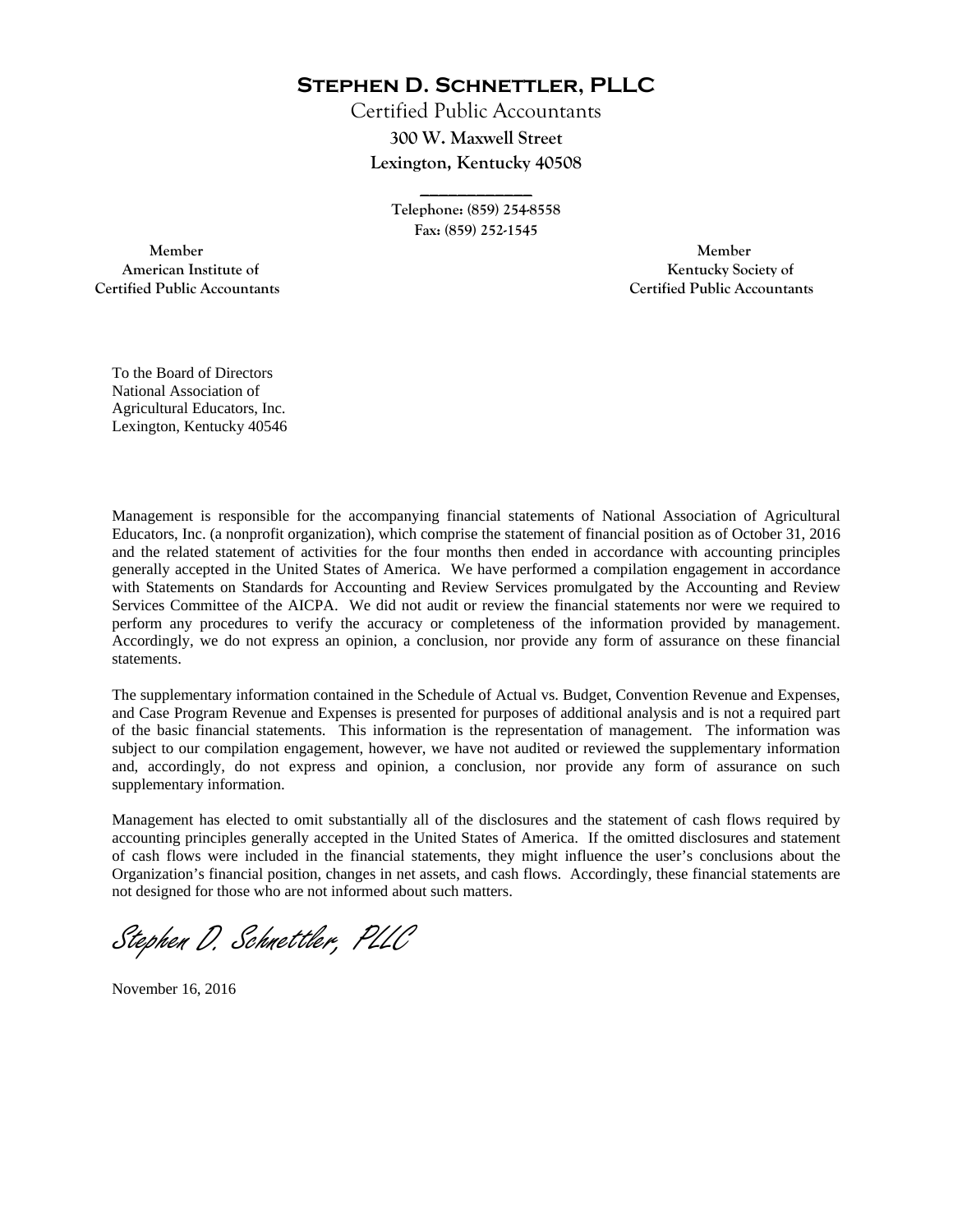# NATIONAL ASSOCIATION OF AGRICULTURAL EDUCATORS, INC. **Statement of Financial Position** October 31, 2016

| <b>ASSETS</b>                         |                 |
|---------------------------------------|-----------------|
| Cash on deposit                       | \$<br>544,178   |
| Investments - operating fund          | 607,438         |
| Investments - life membership fund    | 209,383         |
| Accounts receivable                   | 338,051         |
| Inventory                             | 5,000           |
| Prepaid expenses                      | 209,159         |
| Property and equipment - CASE         | 513             |
| Property and equipment                | 11,206          |
| <b>TOTAL ASSETS</b>                   | \$<br>1,924,928 |
| <b>LIABILITIES AND NET ASSETS</b>     |                 |
| <b>LIABILITIES</b>                    |                 |
| Accounts payable                      | \$<br>70,756    |
| Accrued leave payable                 | 41,327          |
| Other current liabilities             | 10,047          |
| <b>TOTAL LIABILITIES</b>              | 122,130         |
| <b>NET ASSETS</b>                     |                 |
| Unrestricted net assets:              |                 |
| Current operation                     | 1,019,786       |
| Board designated for special purposes | 212,795         |
| Temporarily restricted net assets     | 1,020           |
| <b>CASE Project</b>                   | 569,197         |
| <b>TOTAL NET ASSETS</b>               | 1,802,798       |
| TOTAL LIABILITIES AND NET ASSETS      | \$<br>1,924,928 |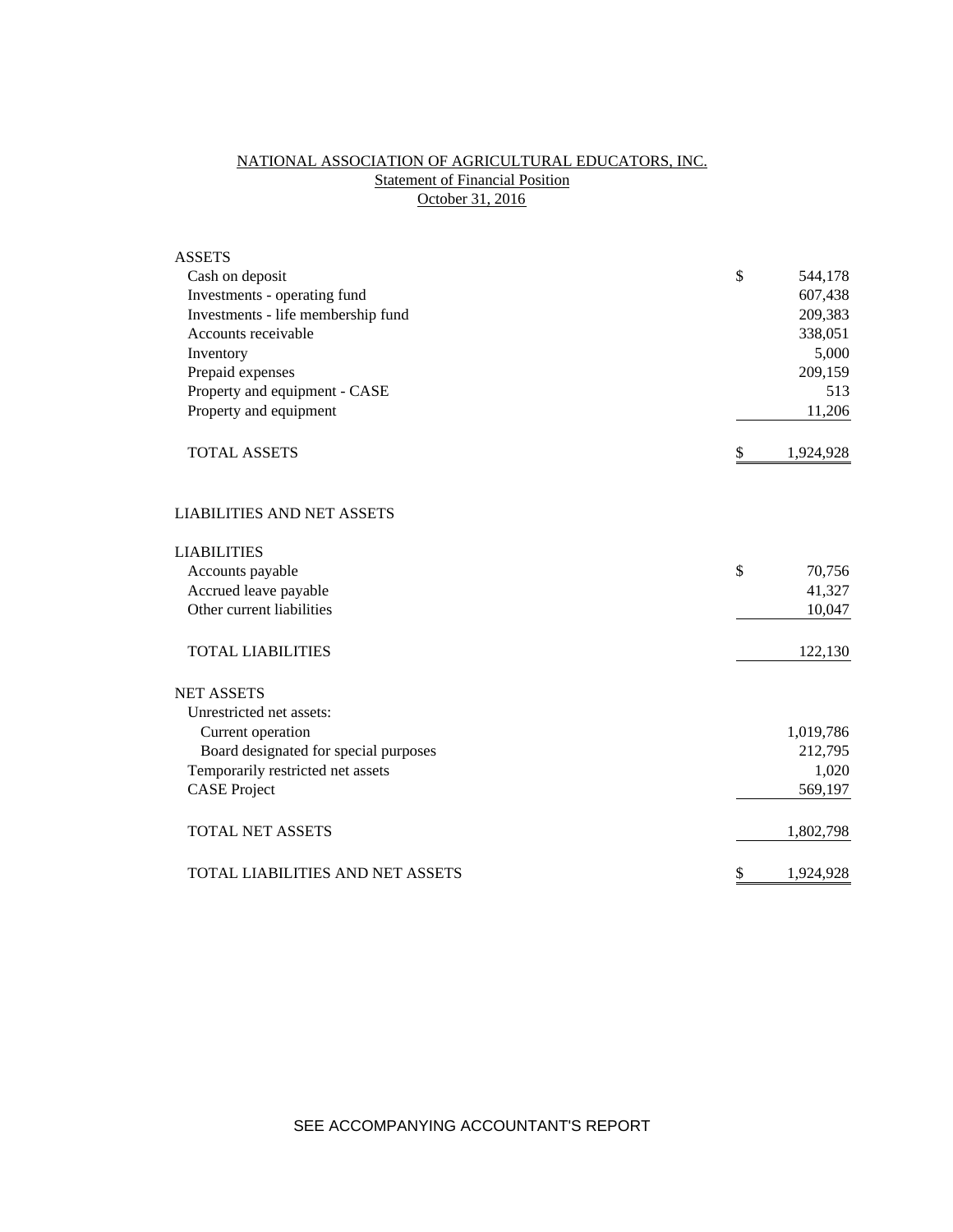### NATIONAL ASSOCIATION OF AGRICULTURAL EDUCATORS, INC. **Statement of Activities** For the Four Months ended October31, 2016

|                                       | Unrestricted             |               |             |               |                 |
|---------------------------------------|--------------------------|---------------|-------------|---------------|-----------------|
|                                       | Current                  | Board         | Temporarily | CASE          |                 |
|                                       | Operations               | Designated    | Restricted  | Project       | Total           |
| Revenue, Gains and Losses             |                          |               |             |               |                 |
| Membership dues                       | \$<br>254,205            | \$<br>4,380   | \$          | \$            | \$<br>258,585   |
| Convention registration               | 64,389                   |               |             |               | 64,389          |
| Sponsorship and awards                | 17,250                   |               |             |               | 17,250          |
| Merchandise sales                     | 1,872                    |               |             |               | 1,872           |
| Contributions                         |                          |               | 50          |               | 50              |
| Management fees                       |                          |               |             |               |                 |
| Net realized and unrealized           |                          |               |             |               |                 |
| gains (losses) on securities          | 27,251                   |               |             |               | 27,251          |
| Interest and dividends                | 2,484                    |               |             |               | 2,484           |
| FFA Foundation projects               | 24,600                   |               |             |               | 24,600          |
| CASE Program income                   |                          |               |             | 884,421       | 884,421         |
| Other income                          | 29,771                   |               |             |               | 29,771          |
| Total Revenue, Gaines and Losses      | 421,822                  | 4,380         | 50          | 884,421       | 1,310,673       |
| Net Assets Released from Restrictions |                          |               |             |               |                 |
| Total Revenue, Gains and Losses       |                          |               |             |               |                 |
| and Reclassifications                 | 421,822                  | 4,380         | 50          | 884,421       | 1,310,673       |
| Expenses                              |                          |               |             |               |                 |
| General expenses                      | 435,867                  |               |             |               | 435,867         |
| FFA Foundation projects               | 2,956                    |               |             |               | 2,956           |
| <b>CASE Program expenses</b>          | $\overline{\phantom{0}}$ |               |             | 817,019       | 817,019         |
| Convention expenses                   | 9,752                    |               |             |               | 9,752           |
| Total expenses                        | 448,575                  |               |             | 817,019       | 1,265,594       |
| INCREASE (DECREASE) IN NET ASSETS     | (26,753)                 | 4,380         | 50          | 67,402        | 45,079          |
| NET ASSETS AT BEGINNING OF PERIOD     | 1,046,539                | 208,415       | 970         | 501,795       | 1,757,719       |
| NET ASSETS AT END OF PERIOD           | \$<br>1,019,786          | \$<br>212,795 | \$<br>1,020 | \$<br>569,197 | \$<br>1,802,798 |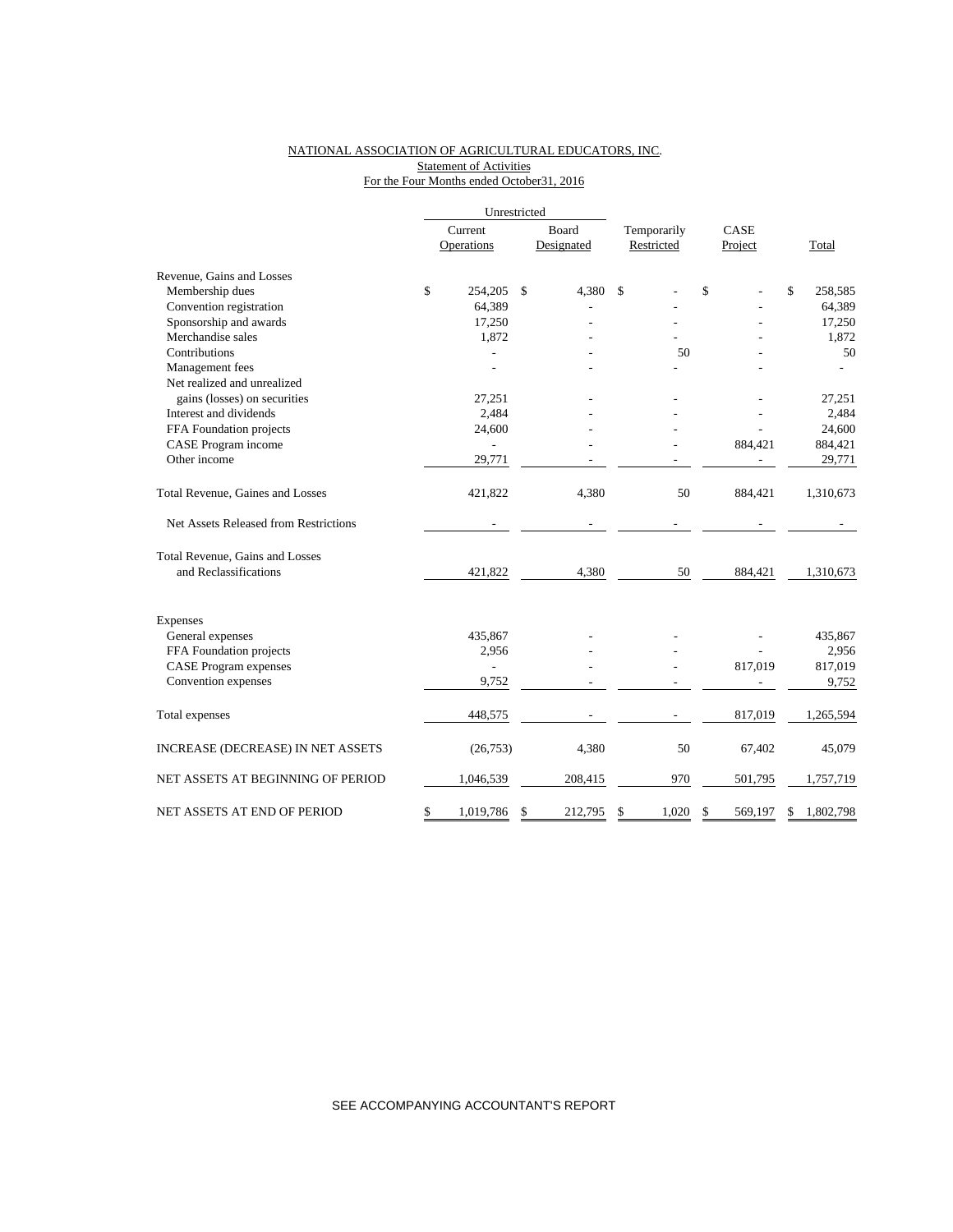## NATIONAL ASSOCIATION OF AGRICULTURAL EDUCATORS, INC. Schedule of Actual vs. Budget

| For the One and Four Months Ended October 31, 2016 |  |  |  |
|----------------------------------------------------|--|--|--|
|                                                    |  |  |  |

|                                                       |    | <b>MONTH</b><br><b>ACTUAL</b> | <b>MONTH</b><br><b>BUDGET</b> |                          | <b>MONTH</b><br><b>\$VARIANCE</b> |               | YEAR TO DATE<br>ACTUAL   | YEAR<br><b>BUDGET</b> |                | <b>YEAR</b><br><b>\$VARIANCE</b> |            |
|-------------------------------------------------------|----|-------------------------------|-------------------------------|--------------------------|-----------------------------------|---------------|--------------------------|-----------------------|----------------|----------------------------------|------------|
| <b>REVENUE</b>                                        |    |                               |                               |                          |                                   |               |                          |                       |                |                                  |            |
| Member dues                                           | \$ | 111,330 \$                    |                               | 32,907 \$                | 78,423                            | $\mathcal{S}$ | 252,585 \$               |                       | 394,880        | \$                               | (142, 295) |
| Corporate membership dues                             |    |                               |                               | 2,563                    | (2, 563)                          |               | 6,000                    |                       | 30,750         |                                  | (24,750)   |
| Delmar scholarships                                   |    |                               |                               | 625                      | (625)                             |               | $\overline{\phantom{a}}$ |                       | 7,500          |                                  | (7,500)    |
| Foundation management fees                            |    |                               |                               | 7,917                    | (7, 917)                          |               |                          |                       | 95,000         |                                  | (95,000)   |
| Interest and dividends                                |    | 231                           |                               | 2,917                    | (2,686)                           |               | 1,712                    |                       | 35,000         |                                  | (33, 288)  |
| Net realized and unrealized                           |    |                               |                               |                          |                                   |               |                          |                       |                |                                  |            |
| gains (losses) on securities                          |    | (13,239)                      |                               | $\overline{\phantom{a}}$ | (13,239)                          |               | 27,251                   |                       |                |                                  | 27,251     |
| Merchandise sales                                     |    | 317                           |                               | 833                      | (516)                             |               | 1,872                    |                       | 10,000         |                                  | (8, 128)   |
| Investment income. Life Fund                          |    | 130<br>L,                     |                               | 917<br>$\omega$          | (787)                             |               | 772<br>50                |                       | 11,000         |                                  | (10, 228)  |
| Contributions, Legislative Fund                       |    |                               |                               |                          |                                   |               |                          |                       |                |                                  | 50         |
| Miscellaneous income                                  |    | 31                            |                               | 833                      | (802)                             |               | 31                       |                       | 10,000         |                                  | (9,969)    |
| Scholarship raffle proceeds                           |    | $\omega$                      |                               | 125                      | (125)                             |               |                          |                       | 1,500          |                                  | (1,500)    |
| National Teach Ag Campaign                            |    | 10,250                        |                               | 37,500                   | (27,250)                          |               | 10,932                   |                       | 450,000        |                                  | (439,068)  |
| Teacher crisis fund                                   |    | 2,295                         |                               | $\blacksquare$           | 2,295                             |               | 11,916                   |                       |                |                                  | 11,916     |
| <b>BFRDP</b> Grant                                    |    |                               |                               | $\sim$                   |                                   |               | $\equiv$                 |                       |                |                                  | $\sim$     |
| AEM business manager stipend                          |    |                               |                               | 333                      | (333)                             |               | L,                       |                       | 4,000          |                                  | (4,000)    |
| CASE management fee                                   |    |                               |                               | 2,000                    | (2,000)                           |               | L,                       |                       | 24,000         |                                  | (24,000)   |
| Council MMM management fee                            |    |                               |                               | 417                      | (417)                             |               | L,                       |                       | 5,000          |                                  | (5,000)    |
| Teach AG non-foundation revenue                       |    | 50                            |                               | $\overline{\phantom{a}}$ | 50                                |               | 1,812                    |                       | $\overline{a}$ |                                  | 1,812      |
| FFA Foundation project - TTTK                         |    |                               |                               | 3,875                    | (3,875)                           |               | L,                       |                       | 46,500         |                                  | (46,500)   |
| FFA Foundation project - OPAP                         |    |                               |                               | 917                      | (917)                             |               | $\sim$                   |                       | 11,000         |                                  | (11,000)   |
| FFA Foundation project - OMSP                         |    |                               |                               | 917                      | (917)                             |               | L,                       |                       | 11,000         |                                  | (11,000)   |
| FFA Foundation project - OT                           |    |                               |                               | 917                      | (917)                             |               |                          |                       | 11,000         |                                  | (11,000)   |
| FFA Foundation project - OYM                          |    |                               |                               | 917                      | (917)                             |               | L,                       |                       | 11,000         |                                  | (11,000)   |
| FFA Foundation project - Lifetime Achievement         |    |                               |                               | 208                      | (208)                             |               |                          |                       | 2,500          |                                  | (2,500)    |
| FFA Foundation project - Outstanding Service Citation |    |                               |                               | $\overline{\phantom{a}}$ | $\blacksquare$                    |               |                          |                       |                |                                  |            |
| FFA Foundation teacher workshop                       |    |                               |                               | 1,667                    | (1,667)                           |               | L,                       |                       | 20,000         |                                  | (20,000)   |
| FFA Foundation upper division scholarships            |    |                               |                               | 1,833                    | (1, 833)                          |               |                          |                       | 22,000         |                                  | (22,000)   |
| FFA Foundation Agriscience Teacher                    |    | 24,600                        |                               | 667                      | 23,933                            |               | 24,600                   |                       | 8,000          |                                  | 16,600     |
| FFA Foundation NATAA/NAII                             |    | ÷,                            |                               | 10,000                   | (10,000)                          |               | ä,                       |                       | 120,000        |                                  | (120,000)  |
| FFA Foundation project - XLR8                         |    |                               |                               | 2,000                    | (2,000)                           |               | L.                       |                       | 24,000         |                                  | (24,000)   |
| FFA Foundation communities of practice                |    |                               |                               | 4,783                    | (4,783)                           |               | ÷,                       |                       | 57,400         |                                  | (57, 400)  |
| FFA Foundation convention internet lounge             |    |                               |                               |                          |                                   |               |                          |                       |                |                                  |            |
| CASE program net income                               |    | (14, 646)                     |                               | $\overline{\phantom{a}}$ | (14, 646)                         |               | 67,402                   |                       | L,             |                                  | 67,402     |
| Convention net income                                 |    | 59,554                        |                               | 5,005                    | 54,549                            |               | 76,967                   |                       | 53,050         |                                  | 23,917     |
| TOTAL REVENUE                                         |    | 180,903                       |                               | 123,593                  | 57,310                            |               | 483,902                  |                       | 1,476,080      |                                  | (992, 178) |
| <b>EXPENSES</b>                                       |    |                               |                               |                          |                                   |               |                          |                       |                |                                  |            |
| Salaries                                              |    | 37,875                        |                               | 30,331                   | 7,544                             |               | 148,456                  |                       | 363,967        |                                  | (215,511)  |
| Taxes and benefits                                    |    | 7,708                         |                               | 8,419                    | (711)                             |               | 30,302                   |                       | 101,023        |                                  | (70, 721)  |
| Computer service                                      |    | ÷,                            |                               | 667                      | (667)                             |               | 5,550                    |                       | 8,000          |                                  | (2,450)    |
| Telephone                                             |    | 341                           |                               | 417                      | (76)                              |               | 1,269                    |                       | 5,000          |                                  | (3,731)    |
| Accounting                                            |    | 650                           |                               | 1,317                    | (667)                             |               | 2,600                    |                       | 15,800         |                                  | (13,200)   |
| Depreciation                                          |    | 277                           |                               | 333                      | (56)                              |               | 1,106                    |                       | 4,000          |                                  | (2,894)    |
| Rent                                                  |    | $\blacksquare$                |                               | 629                      | (629)                             |               | $\blacksquare$           |                       | 7,550          |                                  | (7,550)    |
| Insurance                                             |    | 773                           |                               | 833                      | (60)                              |               | 3,092                    |                       | 10,000         |                                  | (6,908)    |
| Legal                                                 |    | $\omega$                      |                               | 83                       | (83)                              |               | $\omega$                 |                       | 1,000          |                                  | (1,000)    |
| Office Supplies                                       |    | 30                            |                               | 833                      | (803)                             |               | 1,038                    |                       | 10,000         |                                  | (8,962)    |
| Bank charges and investment fees                      |    | 1,954                         |                               | $\,8\,$                  | 1,946                             |               | 3,811                    |                       | 100            |                                  | 3,711      |
| Printing, general                                     |    | 305                           |                               | 250                      | 55                                |               | 1,243                    |                       | 3,000          |                                  | (1,757)    |
| Staff training                                        |    | $\Box$                        |                               | 42                       | (42)                              |               | $\blacksquare$           |                       | 500            |                                  | (500)      |
| Taxes and licenses                                    |    | $\overline{\phantom{a}}$      |                               | $\,8\,$                  | (8)                               |               | $\overline{\phantom{a}}$ |                       | $100\,$        |                                  | (100)      |
| Membership and contributions                          |    | 4,000                         |                               | 1,667                    | 2,333                             |               | 4,105                    |                       | 20,000         |                                  | (15,895)   |
| Travel, staff                                         |    | 428                           |                               | 2,917                    | (2,489)                           |               | 2,141                    |                       | 35,000         |                                  | (32, 859)  |
| Promotion and marketing                               |    | 3,429                         |                               | 1,250                    | 2,179                             |               | 10,057                   |                       | 15,000         |                                  | (4,943)    |
| Merchandise and diaries                               |    | $\blacksquare$                |                               | 208                      | (208)                             |               | 2,049                    |                       | 2,500          |                                  | (451)      |
| Photocopying                                          |    | $\overline{\phantom{a}}$      |                               | $\,8\,$                  | (8)                               |               |                          |                       | $100\,$        |                                  | (100)      |
| Postage, general                                      |    | 156                           |                               | 542                      | (386)                             |               | 1,262                    |                       | 6,500          |                                  | (5,238)    |
| Professional liability insurance                      |    | $\blacksquare$                |                               | 3,183                    | (3,183)                           |               | 38,775                   |                       | 38,200         |                                  | 575        |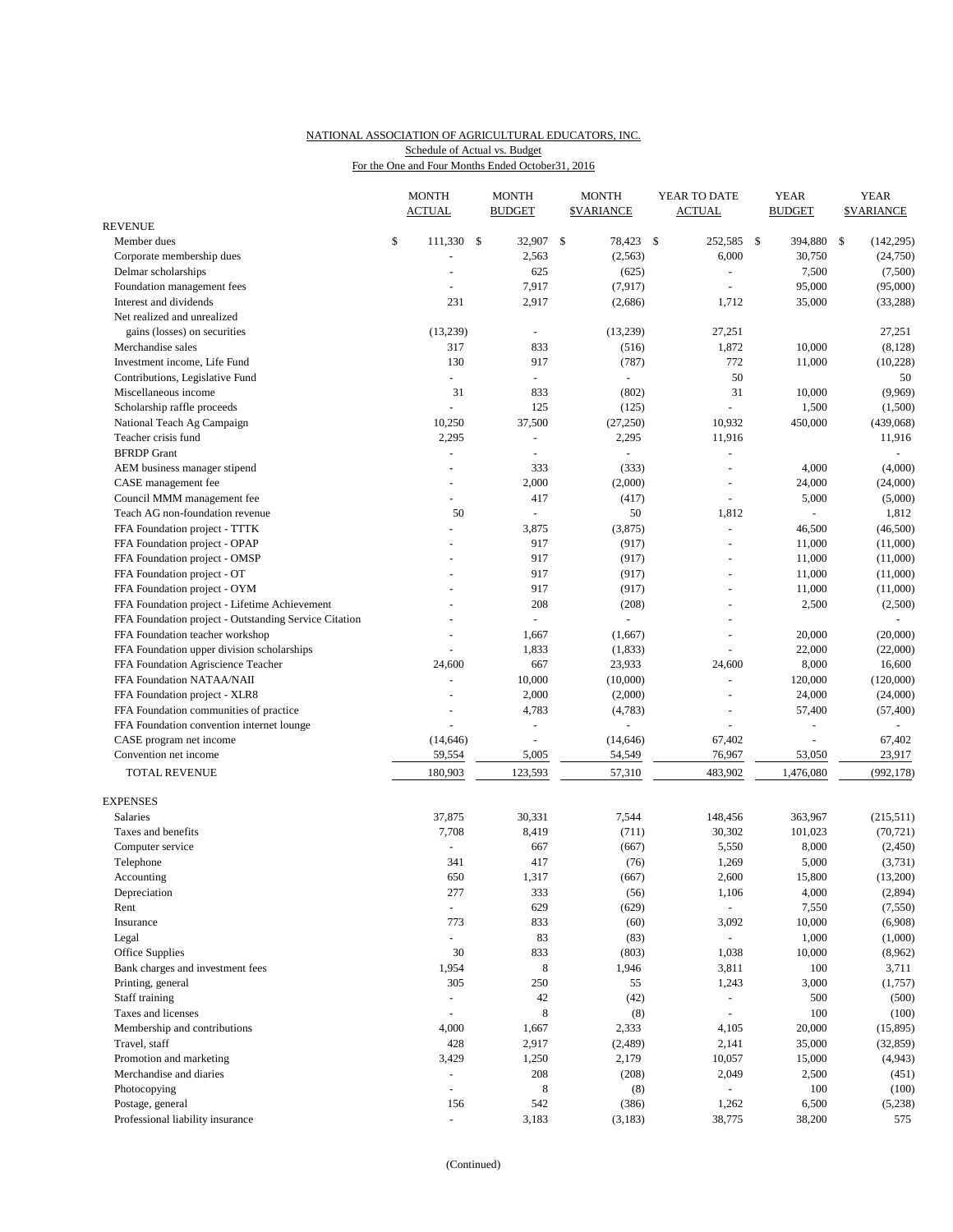## NATIONAL ASSOCIATION OF AGRICULTURAL EDUCATORS, INC. Schedule of Actual vs. Budget

For the One and Four Months Ended October31, 2016

|                                                       | <b>MONTH</b><br><b>ACTUAL</b> | <b>MONTH</b><br><b>BUDGET</b> | <b>MONTH</b><br><b>\$VARIANCE</b> | YEAR TO DATE<br><b>ACTUAL</b> | <b>YEAR</b><br><b>BUDGET</b> | <b>YEAR</b><br><b>\$VARIANCE</b> |
|-------------------------------------------------------|-------------------------------|-------------------------------|-----------------------------------|-------------------------------|------------------------------|----------------------------------|
| Public relations                                      |                               | 83                            | (83)                              | 87                            | 1,000                        | (913)                            |
| Scholarships                                          | 9,000                         | 2,583                         | 6,417                             | 9,000                         | 31,000                       | (22,000)                         |
| Travel, regional secretaries                          |                               | 1,500                         | (1,500)                           | 335                           | 18,000                       | (17,665)                         |
| Travel, board of directors                            |                               | 3,333                         | (3,333)                           | 9,287                         | 40,000                       | (30,713)                         |
| Nat'l Teach Ag Campaign                               | 22,734                        | 34,167                        | (11, 433)                         | 105,942                       | 410,000                      | (304, 058)                       |
| FFA Foundation project - TTTK                         | $\overline{\phantom{a}}$      | 3,875                         | (3,875)                           | 1,422                         | 46,500                       | (45,078)                         |
| FFA Foundation project - OPAP                         | 431                           | 917                           | (486)                             | 431                           | 11,000                       | (10, 569)                        |
| FFA Foundation project - OMSP                         |                               | 917                           | (917)                             | 384                           | 11,000                       | (10,616)                         |
| FFA Foundation project - OT                           |                               | 917                           | (917)                             | 384                           | 11,000                       | (10,616)                         |
| FFA Foundation project - OYM                          |                               | 917                           | (917)                             | $\blacksquare$                | 11,000                       | (11,000)                         |
| FFA Foundation project - Lifetime achievement         |                               | 208                           | (208)                             | ÷,                            | 2,500                        | (2,500)                          |
| FFA Foundation project - Outstanding service citation |                               |                               |                                   | 335                           |                              | 335                              |
| FFA Foundation teacher workshop                       |                               |                               |                                   |                               |                              |                                  |
| FFA Foundation Regional Grants                        |                               |                               |                                   |                               |                              |                                  |
| FFA Foundation Agrisciense Teachers                   |                               |                               |                                   |                               |                              |                                  |
| FFA Foundation XLR8                                   |                               | 2,000                         | (2,000)                           | 1,194                         | 24,000                       | (22, 806)                        |
| FFA Foundation convention internet lounge             |                               | $\overline{\phantom{a}}$      |                                   |                               |                              |                                  |
| DuPont Agriscience                                    | 6,935                         | 667                           | 6,268                             | 20,059                        | 8,000                        | 12,059                           |
| Regional grants                                       | $\overline{a}$                | $\omega$                      | ÷.                                | $\ddot{}$                     |                              |                                  |
| NPS expense                                           |                               | 417                           | (417)                             |                               | 5,000                        | (5,000)                          |
| Webinar expense                                       |                               | 100                           | (100)                             |                               | 1,200                        | (1,200)                          |
| Teacher crisis fund                                   |                               | L.                            | $\overline{a}$                    | 3,500                         |                              | 3,500                            |
| Communities of practice expense                       |                               | 3,167                         | (3,167)                           | 15,000                        | 38,000                       | (23,000)                         |
| Substitute teacher hire behinds                       |                               | 42                            | (42)                              |                               | 500                          | (500)                            |
| Website                                               | 1,050                         | 1,083                         | (33)                              | 4,431                         | 13,000                       | (8, 569)                         |
| NATAA stipends                                        |                               | 10,000                        | (10,000)                          | 8,750                         | 120,000                      | (111,250)                        |
| <b>BFRDP</b> expense                                  |                               |                               |                                   |                               |                              |                                  |
| <b>BFPD</b> contract labor                            |                               |                               |                                   |                               |                              |                                  |
| Credit card expense                                   | 449                           | 208                           | 241                               | 1,426                         | 2,500                        | (1,074)                          |
| Miscellaneous                                         |                               | $\overline{a}$                | ÷,                                | $\overline{\phantom{a}}$      |                              |                                  |
| <b>TOTAL EXPENSES</b>                                 | 98,525                        | 121,046                       | (22, 521)                         | 438,823                       | 1,452,540                    | (1,013,717)                      |
| NET INCOME (LOSS)                                     | 82,378<br>S                   | \$<br>2,547                   | \$<br>79,831                      | 45,079<br>\$                  | \$<br>23,540                 | \$<br>21,539                     |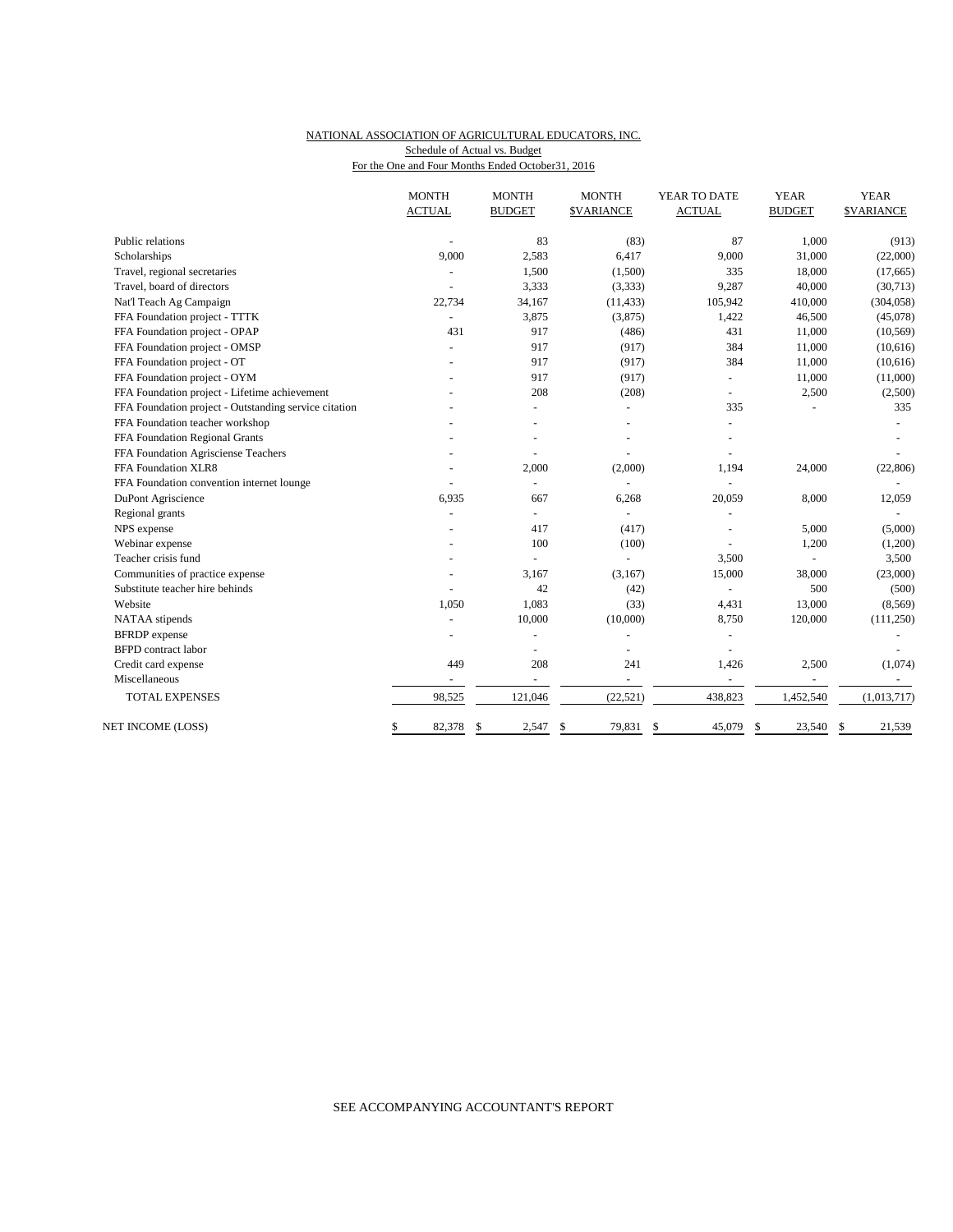#### NATIONAL ASSOCIATION OF AGRICULTURAL EDUCATORS, INC. Schedule of Convention Revenue and Expenses For the One and Four Months Ended October31, 2016

|                                           |    |        |    |        |    | <b>MONTH</b><br><b>ACTUAL</b> |               |        |               |         |    |            |  |  |  |  |  | <b>MONTH</b><br><b>BUDGET</b> |  | <b>MONTH</b><br><b>SVARIANCE</b> |  | YEAR TO DATE<br><b>ACTUAL</b> |  | <b>YEAR</b><br><b>BUDGET</b> |  | <b>YEAR</b><br><b>SVARIANCE</b> |
|-------------------------------------------|----|--------|----|--------|----|-------------------------------|---------------|--------|---------------|---------|----|------------|--|--|--|--|--|-------------------------------|--|----------------------------------|--|-------------------------------|--|------------------------------|--|---------------------------------|
| <b>REVENUE</b>                            |    |        |    |        |    |                               |               |        |               |         |    |            |  |  |  |  |  |                               |  |                                  |  |                               |  |                              |  |                                 |
| Convention, registration                  | \$ | 64.389 | \$ | 9,583  | S  | 54,806                        | $\mathcal{S}$ | 64,389 | <sup>\$</sup> | 115,000 | -S | (50, 611)  |  |  |  |  |  |                               |  |                                  |  |                               |  |                              |  |                                 |
| Convention, trade show                    |    | 300    |    |        |    | 300                           |               | 1.800  |               |         |    | 1.800      |  |  |  |  |  |                               |  |                                  |  |                               |  |                              |  |                                 |
| Convention, sponsorships - FFA Foundation |    |        |    | 4,583  |    | (4,583)                       |               | 3,280  |               | 55,000  |    | (51,720)   |  |  |  |  |  |                               |  |                                  |  |                               |  |                              |  |                                 |
| Convention, host state social             |    |        |    |        |    |                               |               |        |               |         |    |            |  |  |  |  |  |                               |  |                                  |  |                               |  |                              |  |                                 |
| Convention, sponsorships                  |    |        |    | 1,333  |    | (1, 333)                      |               | 17,250 |               | 16,000  |    | 1,250      |  |  |  |  |  |                               |  |                                  |  |                               |  |                              |  |                                 |
| <b>TOTAL REVENUE</b>                      |    | 64,689 |    | 15,499 |    | 49,190                        |               | 86,719 |               | 186,000 |    | (99, 281)  |  |  |  |  |  |                               |  |                                  |  |                               |  |                              |  |                                 |
| <b>EXPENSES</b>                           |    |        |    |        |    |                               |               |        |               |         |    |            |  |  |  |  |  |                               |  |                                  |  |                               |  |                              |  |                                 |
| Convention, plaques and trophies          |    |        |    | 242    |    | (242)                         |               | 68     |               | 2,900   |    | (2, 832)   |  |  |  |  |  |                               |  |                                  |  |                               |  |                              |  |                                 |
| Convention, printing                      |    |        |    |        |    |                               |               |        |               |         |    |            |  |  |  |  |  |                               |  |                                  |  |                               |  |                              |  |                                 |
| Convention, awards                        |    | 4.800  |    |        |    | 4,800                         |               | 5,470  |               | 7,000   |    | (1,530)    |  |  |  |  |  |                               |  |                                  |  |                               |  |                              |  |                                 |
| Convention, meal functions                |    |        |    | 833    |    | (833)                         |               |        |               | 10,000  |    | (10,000)   |  |  |  |  |  |                               |  |                                  |  |                               |  |                              |  |                                 |
| Convention, promotion and marketing       |    |        |    | 208    |    | (208)                         |               | 2,770  |               | 2,500   |    | 270        |  |  |  |  |  |                               |  |                                  |  |                               |  |                              |  |                                 |
| Convention, postage and shipping          |    |        |    | 333    |    | (333)                         |               |        |               | 4,000   |    | (4,000)    |  |  |  |  |  |                               |  |                                  |  |                               |  |                              |  |                                 |
| Convention, equipment rental              |    |        |    | 1,583  |    | (1,583)                       |               |        |               | 19,000  |    | (19,000)   |  |  |  |  |  |                               |  |                                  |  |                               |  |                              |  |                                 |
| Convention, host state social             |    |        |    |        |    |                               |               | ٠      |               |         |    |            |  |  |  |  |  |                               |  |                                  |  |                               |  |                              |  |                                 |
| Convention, committee expense             |    | 335    |    | 379    |    | (44)                          |               | 335    |               | 4.550   |    | (4,215)    |  |  |  |  |  |                               |  |                                  |  |                               |  |                              |  |                                 |
| Convention, sponsorships - FFA Foundation |    |        |    | 4,583  |    | (4,583)                       |               |        |               | 55,000  |    | (55,000)   |  |  |  |  |  |                               |  |                                  |  |                               |  |                              |  |                                 |
| Convention, travel/board of directors     |    |        |    | 1,333  |    | (1, 333)                      |               | 1,175  |               | 16,000  |    | (14, 825)  |  |  |  |  |  |                               |  |                                  |  |                               |  |                              |  |                                 |
| Convention, staff travel                  |    |        |    | 1,000  |    | (1,000)                       |               | (66)   |               | 12,000  |    | (12,066)   |  |  |  |  |  |                               |  |                                  |  |                               |  |                              |  |                                 |
| <b>TOTAL EXPENSES</b>                     |    | 5,135  |    | 10,494 |    | (5,359)                       |               | 9,752  |               | 132,950 |    | (123, 198) |  |  |  |  |  |                               |  |                                  |  |                               |  |                              |  |                                 |
| <b>NET INCOME (LOSS)</b>                  |    | 59,554 | S  | 5,005  | \$ | 54,549                        | S             | 76,967 | \$            | 53,050  | S  | 23,917     |  |  |  |  |  |                               |  |                                  |  |                               |  |                              |  |                                 |

### SEE ACCOMPANYING ACCOUNTANT'S REPORT